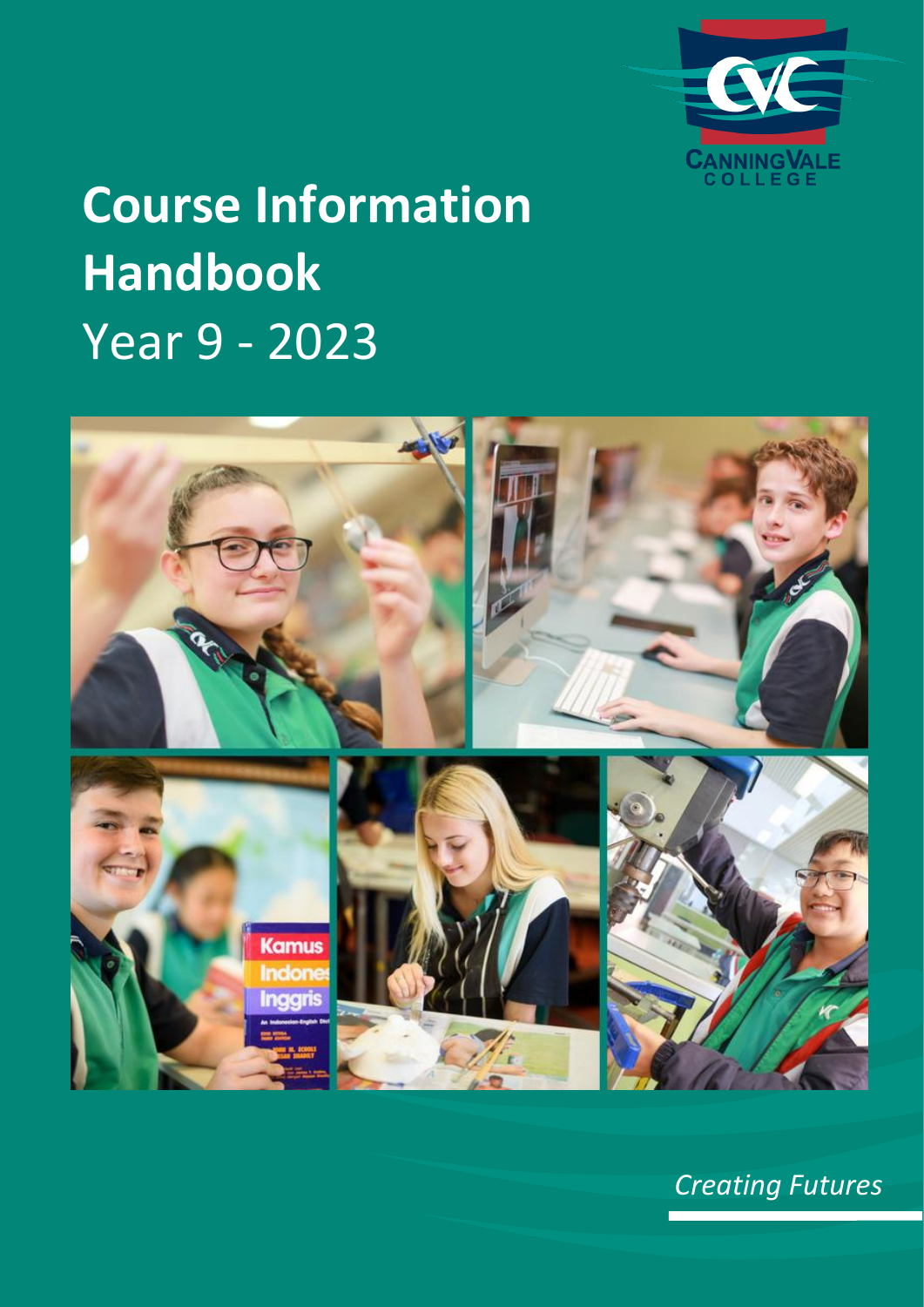# **Curriculum Overview**

The Year 9 Curriculum continues to develop broad educational knowledge and skills, with 16 of the 25 sessions of schooling comprising the four compulsory learning areas of English, Mathematics, Science and Humanities and Social Sciences. A further 2 sessions of Physical Education and 1 session of Health are also compulsory subjects. 1 session represents 64 minutes of teaching time. A Year 9 student's week will be as outlined below:

| <b>Learning Area</b>                                | <b>Sessions of Study Per Week</b> |
|-----------------------------------------------------|-----------------------------------|
| <b>Compulsory Subjects</b>                          | <b>19 Sessions</b>                |
| English                                             | 4 sessions                        |
| <b>Mathematics</b>                                  | 4 sessions                        |
| <b>Humanities and Social Sciences</b>               | 4 sessions                        |
| Science                                             | 4 sessions                        |
| <b>Physical Education</b>                           | 2 sessions                        |
| Health                                              | 1 session                         |
| 3 Elective Subjects (see further information below) | 6 sessions                        |
| <b>Total Overall Sessions</b>                       | <b>25 Sessions</b>                |

## **Elective Subjects**

Year 9 students will be enrolled in three (3) elective subjects from the learning areas of Technologies, The Arts, Languages, Humanities and Physical Education. Students will study each of these three electives for two sessions per week. When making your selections, the elective subjects should be ranked carefully as they are year-long courses and do not change over at the end of Semester 1, as they did in Year 7 and 8.

## **Student Elective Selection Process**

All elective subject selections are completed using the Subject Selection Online system. Information on how to access and use SSO will be issued via the email to the primary Parent/Guardian as recorded in our school records. Please ensure these details are up to date.

- 1. On the school website [www.cvc.wa.edu.au](http://www.cvc.wa.edu.au/) students will be able to access the Year 9 Curriculum Information Handbook which contains overviews of the elective subjects available for selection.
- 2. Using the SSO program via the links provided students will rank their elective preferences.
- 3. Student preferences will be collated and decisions will then be made about which elective subjects will be running in 2023. We cannot guarantee that all elective subjects offered will run as they are dependent on a number of timetabling factors. For this reason, it is essential that students carefully follow the instructions for ranking subjects in the Subject Selection Online (SSO) system.
- 4. Once it has been decided which subjects will be running class groups will be created according to student preferences. Whilst we will try to place students into their most preferred subjects some students may not be allocated their highest ranking choices in which case they will be given their next ranked choice.
- 5. In December, once all of the classes, staff and room allocations are completed, an invoice will be sent to each family which will include the elective subjects that each child is enrolled in for the following year.
- 6. Please note: Students enrolled in **The Arts Specialist Program** are automatically enrolled in the Wearable Arts component of this course. Please choose your top three electives as required in SSO as well as four Reserves.

#### **Additional Charges**

Please note that elective subjects in Years 9 and 10 attract compulsory charges as indicated in the SSO system.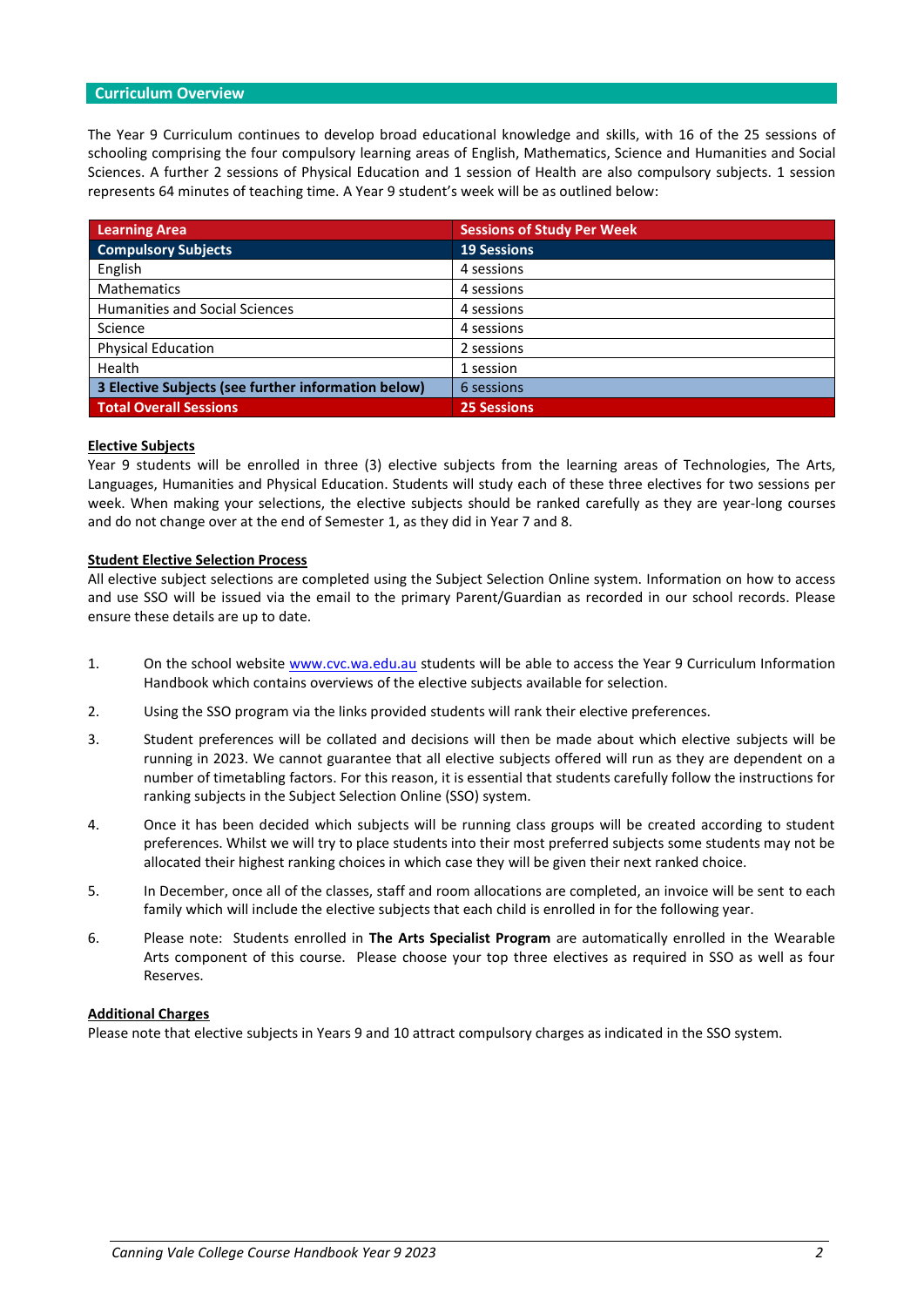# **THE ARTS LEARNING AREA**

## **The Arts Specialist Program**

#### **This is a year-long invitation only course.**

Interested students are required to submit an Expression of Interest Form and then take part in testing and portfolio interviews. From this, successful applicants are invited to join The Arts Specialist Program.

# **STRUCTURE**

All programs for the Arts Extension Program are specifically designed to extend the student, and enhance their experience with ALL arts areas, in a focused, targeted curriculum. Below are structures for the Arts students involved in specialist learning across multiple contexts. Students involved will take part in all arts areas but in a manner that focuses more on practical making elements, with minor focuses on performative requirements. This setup exemplifies SCSA's (School Curriculum and Standards Authority) recent changes to curriculum, providing students with a broad spectrum of experience within the arts in the first two years of secondary schooling before entering more focused approaches as time progresses. Students involved work cooperatively with all members across the broad Arts community at CVC, over multiple contexts and year levels, contributing to larger scale school productions and events.

All Arts Specialist students will also have access to full day workshops led by an expert in the field, organised on an ad hoc basis, as well as exclusive access to Arts software, such as Adobe Production Suites, and other programs to provide a comprehensive Arts/ICT experience for students.

The year 9 Arts Enrichment Program Visual Art component is paired with Wearable Art (Textiles). The program allows students to work across the year in both Visual Arts and Wearable Art. Both subjects will again deliver students all the aforementioned opportunities and experiences whilst allowing for a more focused Arts education as students start to shift their previously acquired experiences into a more personalised Arts education. Students will also take on more support roles with school productions etcetera in this year.

## **Visual Art**

This year long course continues to develop student's knowledge and ability to visual art language and artistic conventions with greater complexity during their design and production process. They develop their skills in documenting their ideas, applying design processes and compositional structures to create a unique artwork on a set topic or theme. Students continue to develop their practical skills and ability to manipulate materials, techniques, art styles/processes when producing 2D and/or 3D artwork. Students extend their knowledge and use of safe studio practices. They are introduced to a greater range of local, Australian and International artists, and look at how artists are influenced by others, their environment, culture, time and/or place. They continue to apply knowledge of techniques used by other artists in the production of their own work.

Students are required to critically analyse traditional and contemporary artwork using various analysis frameworks, incorporating appropriate visual art language, art terminology and conventions.

This pathway prepares students for Visual Arts pathway in senior school. Possible future careers in the area of Visual Art are graphic artist, web designer, publishing, advertising, artist, fashion designer, ceramic and textiles artist.

#### **Wearable Art and Fashion Design**

In Wearable Art you will have the opportunity to use and apply visual art language and art conventions with a fashion focus. This may include designing and creating wearable sculptural pieces, costumes and millenary. Students will also be introduced to the basics of fashion drawing, traditional and contemporary textile techniques and fabric manipulation and decoration. You will also develop skills in fashion drawing, traditional and contemporary textile techniques and fabric manipulation and decoration. If you have a love of fashion, jewellery and accessories this is the option for you.

This course has pathways into upper school.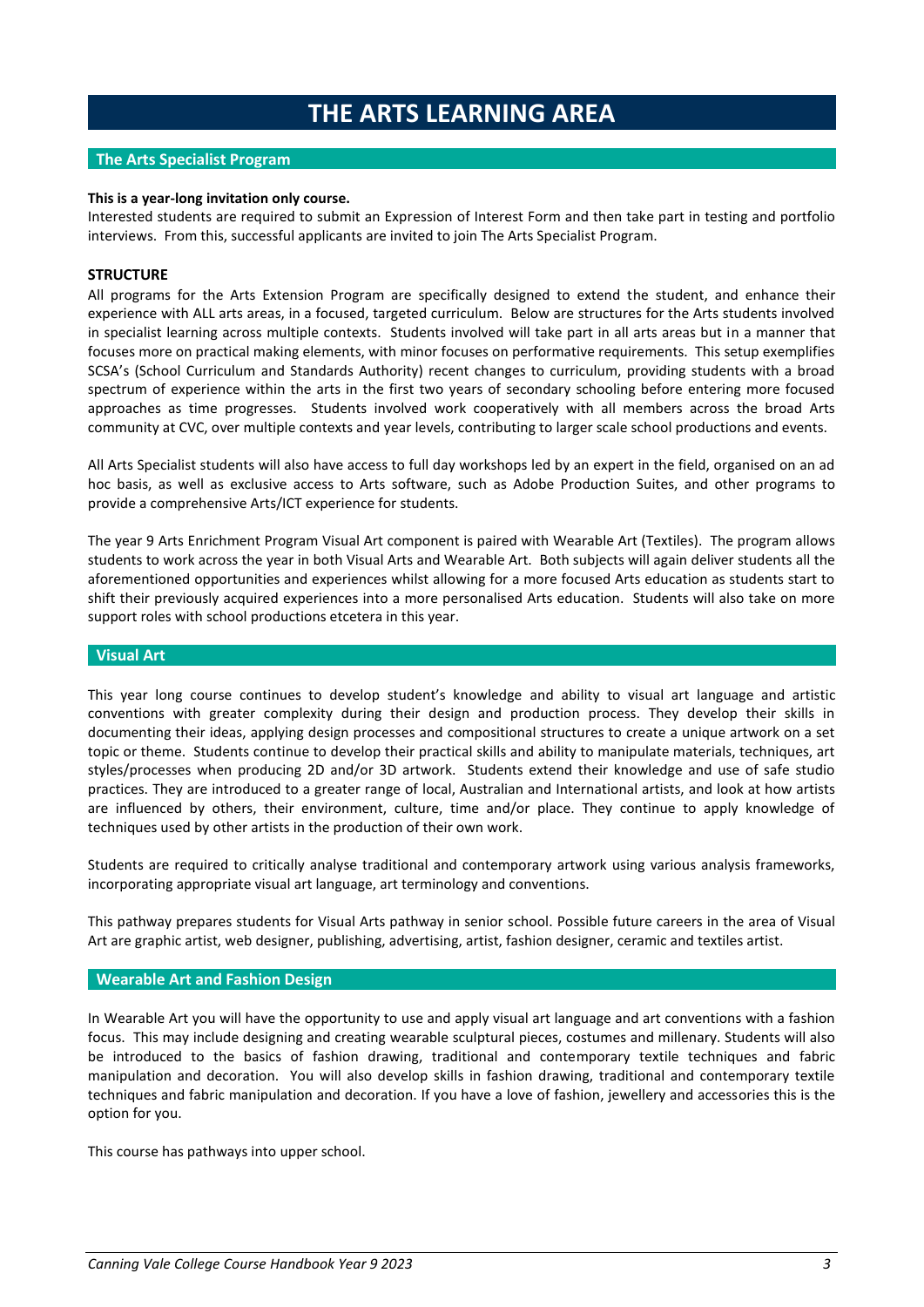## **Digital Art**

This is a new course at CVC. The elements and principles of Art and Design are explored through Digital Media instead of traditional techniques. Students will work almost exclusively with designing their production pieces via desktop and iPad programs and/or applications such as Sketchbook, Animation and/or Tilt Brush. Students will explore traditional and contemporary ideas and practices. They will continue to develop their practical skills and ability to manipulate materials, techniques, art styles/processes when producing 2D artworks. Students will be challenged to extend their concepts with the opportunity to use augmented and/or virtual reality.

This course links in well with all other Visual Art courses and has pathways into senior school.

#### **Media Studies**

This course is a mix of practical and analytical tasks which provide students with the opportunity to view media work from contemporary and past times to explore viewpoints from Australian and/or international media work. Students extend and refine their skills and processes for problem-solving, working as a team, following timelines and using processes and strategies to ensure safe and responsible use of media equipment.

Students will have the opportunity to work in a number of areas that may include Media Fiction (for example, TV fiction, comics and graphic novels, magazines) or Media Non-Fiction (for example, documentaries, news stories, current affairs stories). They will work with a range of production techniques to design and produce their practical tasks. Their work may focus on film, photography, print media, online media or radio.

#### **Specialist Music Program (only available to students who were enrolled in Specialist Music in Year 8)**

Year 9 students who continue in the Specialist Music Program will have music classes for 2 sessions per week for the full year, plus some additional lessons and rehearsals will occur outside of normal school hours.

Students who are currently involved in School of Instrumental Music (SIM) and the Specialist Music Program will continue their Instrumental Music lessons with the visiting SIM and Rock teachers and continue to be involved in the College's Concert Band and Rock Bands. The lessons and rehearsals are taken above the normal student workload. Students enrolled in this course are expected to attend and participate in all the musical activities organised. Instrumental and Ensemble Music does not count as part of your Curriculum Extension choices.

#### **Drama**

In this course students will learn about developing skills useful for performing a production for the theatre. Students will be given the opportunity to explore techniques on and off the theatre stage including acting, theatre design and staging. Activities include theatre sports and games, clown, mime/mask and melodrama and theatre incursions and excursions. This course will be great preparation for students wishing to enrol in Drama in Years 10 to 12.

#### **Dance**

In this course students will learn about dance and performance skills. Students will be given the opportunity to develop skills in body awareness, balance, flexibility, co-ordination and stamina. This course will be focusing on a range of dance styles. Students will have the opportunity to perform before audiences. This course will be great preparation for students wishing to enrol in Dance in Years 10 to 12.

## **Circus**

In this course students will learn to specialise in circus skills and will develop important self-directed learning practices. Students will also gain in-depth understanding of stage practices, learn to engage audiences, work in a team and have lots of fun. As part of this course students will receive an overview of the performing arts with a focus on the skills needed to perform in a circus team and will be involved in set performances. Students in this course need to demonstrate safe classroom practices with all equipment and with others.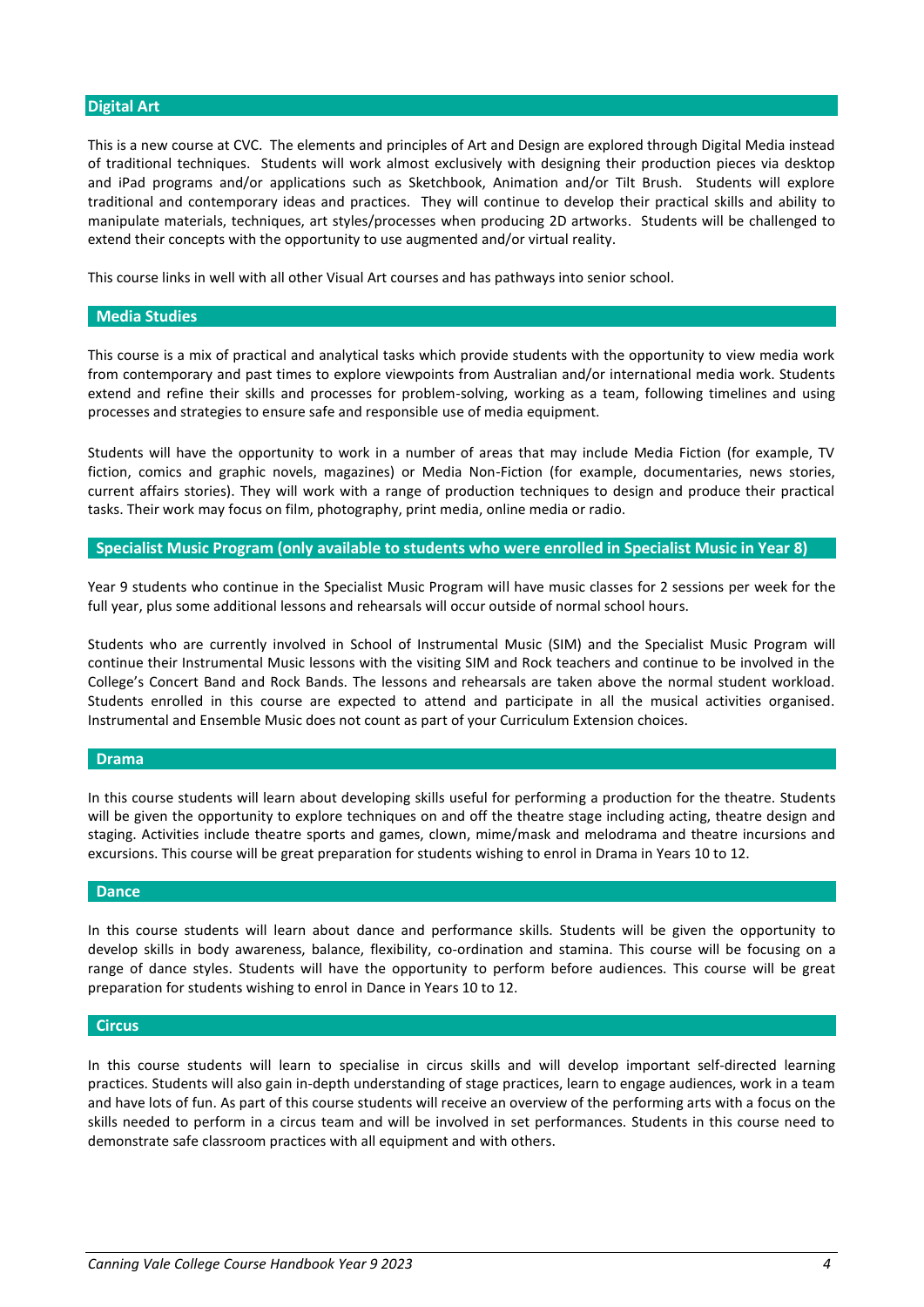# **TECHNOLOGIES LEARNING AREA**

## **Body Shop**

Body Shop is a course designed to teach students about skin and body care, hair and makeup, personal hygiene, etiquette and self-esteem. Students get the opportunity to practise these skills and learn about alternative beauty and relaxation treatments.

# **Design and Technologies – Food Specialisations**

This course is designed to develop students' food handling and preparation skills. With a focus on healthy eating and food for special occasions, topics will explore food preparation skills, food for health, menu planning and presentation of food. Students will plan and prepare delicious breakfasts, lunches, dinners and special occasion foods.

# **Design and Technologies – Materials and Technologies Specialisations**

A practical based subject designed to provide students with the opportunity to develop skills in a variety of disciplines such as woodwork, metalwork, jewellery making, plastics and building construction. Focusing primarily in the development of manual skills, this subject will provide students with hands-on experience working with woods, metals, plastics and construction materials to develop skills in the design and fabrication of various projects and to acquire a working knowledge of the tools and machinery commonly used in modern trades. Possible projects include a toolbox, side table and pendant making.

# **Digital Technologies - ICT**

Students will learn how to effectively use technology to support them in the classroom and beyond using a range of programs from MS Word to Photoshop and Illustrator. Possible projects include creating a DVD cover using Photoshop, creating a 'Round the World' slideshow in iMovie and making a 3D object using our new 3D Printer.

# **Digital Technologies - Webpage Design and Animation**

This course provides a basic introduction to web page design and animation. Students will learn to design and develop their own web pages plus animation techniques used in industry. This course offers an excellent pathway into Year 10 ICT and all upper school ICT courses. This course is a great starting point for careers in ICT such as web developers, graphic designers, programmers, instructional designers, photographers, digital artists and webmasters.

# **Digital Technologies - Electronic Game Design**

This course offers an introduction to basic programming techniques and design essentials of video games and robotics. Students will experiment with a range of game making software to examine the elements and principles of Game Design. It is expected students will participate equally in the theory as well as the practical components of the course to strengthen their understanding and knowledge of the industry.

# **Design and Technologies - STEM Engineering Principals and Systems**

STEM Engineering is a specialist subject available only for application entry. This subject is part of the Canning Vale College STEM Engineering Specialist program incorporating Science and Mathematics subjects. Students in this subject will study the use of motion, force and energy to manipulate and control electromechanical and mechanical systems. This subject provides an ideal pathway for ATAR and University entry.

# **Digital Technologies - STEM**

Digital Technologies- STEM is a specialist subject available only for application entry. This subject is part of the Canning Vale College STEM Engineering Specialist program incorporating Science and Mathematics subjects. Students in this subject will study the use of motion, force and energy to manipulate and control electromechanical and mechanical systems. This subject provides an ideal pathway for ATAR and University entry.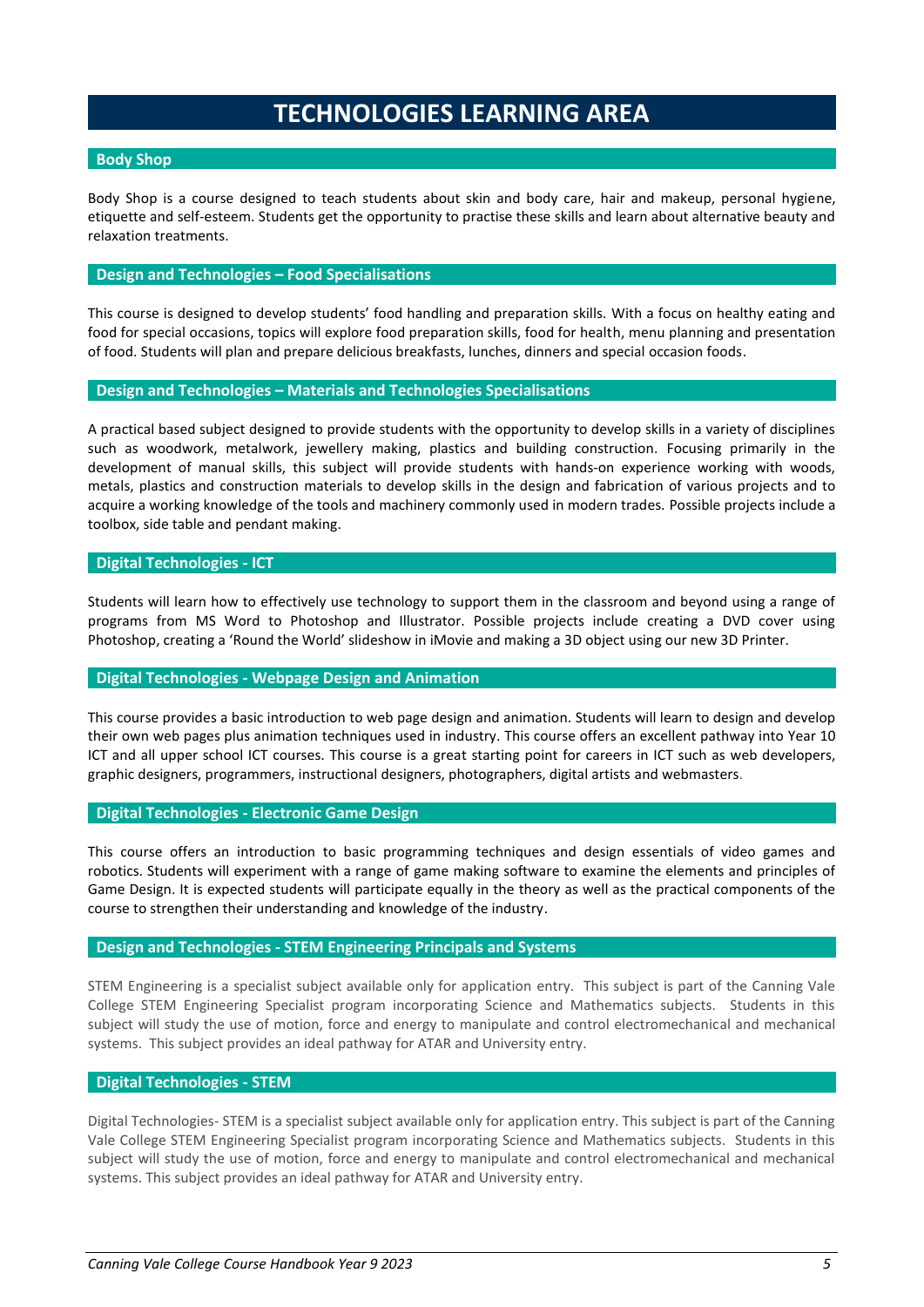# **HUMANITIES & SOCIAL SCIENCES LEARNING AREA**

# **Exploring Business**

Students will be encouraged to develop their dynamic business and marketing skills. They will be exposed to a diverse range of entrepreneurial concepts and qualities. This is a pathway to Business in Year 10.

## **Why Should I Choose This Course?**

This course provides students with the skills to be adequately equipped for placement in the workforce and gain skills to organise personal correspondence and handle everyday finances. It places them in a great position to continue Business in year 10 and beyond.

# **HEALTH & PHYSICAL EDUCATION LEARNING AREA**

## **Recreation Sports**

The Recreation Sports course provides students with the opportunity to develop further skills associated with a range of different sports. These include such sports as Australian Rules football, soccer, indoor soccer, touch cricket and softball. Along with the skills associated with these sports other areas developed include umpiring, coaching, and other roles involved with these sports.

## **Court Sports**

The Court Sports course is designed for students with an interest in a variety of court based sports. The specific sports will be selected from netball, handball, indoor soccer, basketball, volleyball, tennis and badminton, depending on student interest. Along with the skills associated with these sports other areas developed include umpiring, coaching, and other roles involved with these sports.

#### **Soccer**

This course is designed to introduce students to soccer as a specialised sport. Your child will learn match tactics and strategies; develop refereeing skills and specific skills to enhance performance. They will participate in technical skill development two hours a week. The unit is open to both boys and girls. Students with a keen interest in soccer, good prior knowledge and basic skill would be ideal for this unit.

# **LANGUAGES LEARNING AREA**

#### **Italian**

In Year 9, Italian students have the opportunity to build on their previous language learning and will develop their reading, writing, listening and speaking skills and deepen their understanding of the Italian culture. The course will cover the themes of 'Let's Cook!', 'Dining Out' and 'Italian Cities' and 'Travel'.

Students will apply their knowledge in a range of tasks and will interact with a variety of authentic learning materials including magazines, menus, films and websites, as well as having opportunities to use their Italian in real contexts. Learning experiences will include: an excursion to a restaurant and opportunities for hands-on experiences in a variety of school-based cultural enrichment activities.

## **Why Should I Choose This Course?**

- You have an interest in the language and culture of Italy
- You want to develop your confidence and communication skills and improve your understanding of the English language.